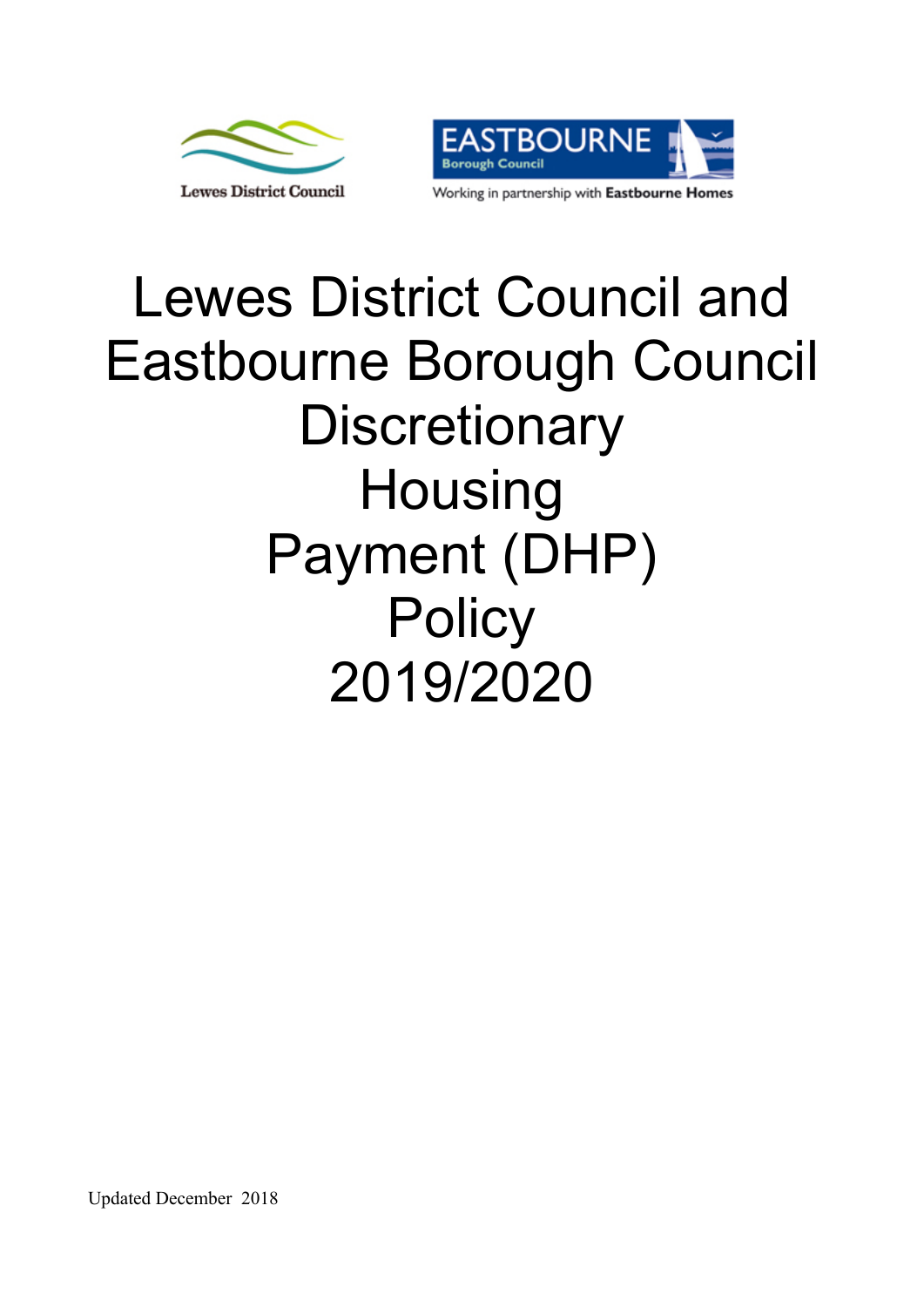# **The Discretionary Housing Payment (DHP) Policy 2019/2020**

**Eastbourne Borough Council and Lewes District Council receive separate allocations from Central Government and may only make awards from their separate allocations. Any payments made above the allocation can only be made if Members of the Individual Councils agree to give additional funds. Records for payments made and Government returns must be kept separately for each Local Authority.**

# **1 Background**

- 1.1 This scheme began on 2 July 2001. The regulations covering DHPs are The Discretionary Financial Assistance Regulations 2001 referred to as 'the regulations'.
- 1.2 The DHP Policy will follow guidance provided by the Department for Work and Pensions.
- 1.3 The regulations give the Council a very broad discretion. However, decisions must be made in accordance with ordinary principles about good decision making, i.e. administrative law. In particular, The Council has a duty to act fairly, reasonably and consistently.
- 1.4 This updated policy reflects any new guidance issued by the Department for Works and Pensions in response to legislative changes.
- 1.5 The main legislative changes are:
	- Council Tax liability will not be recognised as a Housing cost because Council Tax Benefit will be replaced by a Council Tax Reduction Scheme. Therefore DHP cannot be employed as further financial assistance in relation to Council Tax liability.
	- $\triangleright$  DHP award is extended to include specific support for those applicants affected by welfare reform. Namely those affected by the benefit cap, the social sector size criteria and the Local Housing Allowance (LHA) reforms
- 1.6 All applications will continue to be considered in line with the policy but the decision to award (or not award) a DHP is discretionary.
- 1.7 Discretionary Housing Payments cannot cover ineligible service charges or deductions from Housing Benefit or Universal Credit Housing Costs to recover an overpayment.
- 1.8 Any reduction due to a Non-dependant deductions will not be eligible to be covered by Discretionary Housing Payment

# **2 What are Discretionary Housing Payments (DHPs)**

2.1 Discretionary Housing Payments (DHPs) provide successful applicants with further financial assistance when the Council considers that help with housing costs is needed.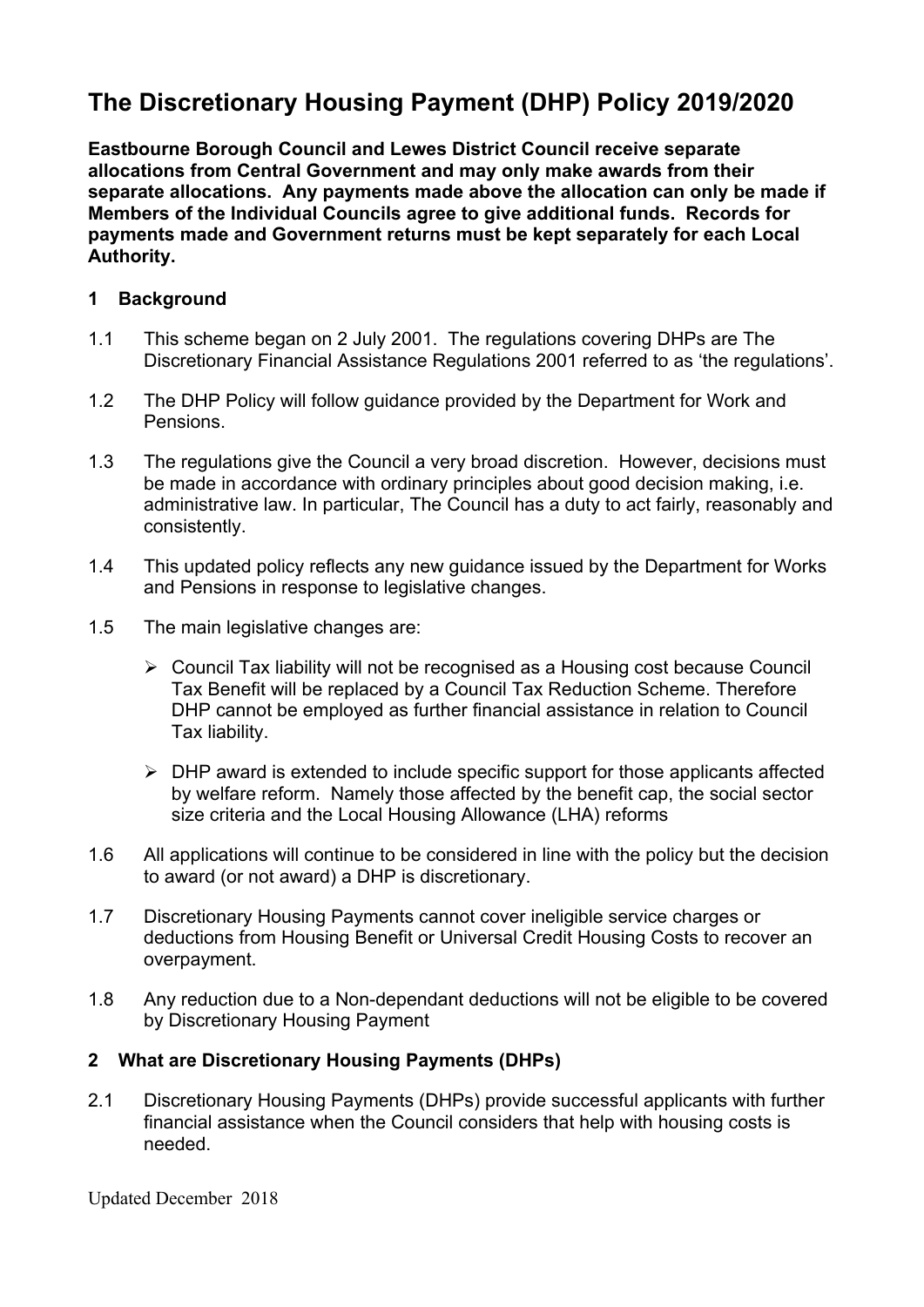- 2.2 The following objectives are at the heart of the decision making process
	- $\triangleright$  Promoting and sustaining appropriate tenancies
	- $\triangleright$  Homelessness prevention
	- $\triangleright$  Supporting the vulnerable in the local community
	- $\triangleright$  Helping applicants through personal and difficult events
	- $\triangleright$  Promoting financial and social inclusion
	- $\triangleright$  Benefit cap cases will be considered a priority
- 2.3 The Council's specialist teams in Customer First and Homes First will work together and with third parties (landlords, appointees, advice and advocacy groups, etc) to promote DHP and to identify and support applicants whose needs meet the objectives of the scheme.

#### **3 Housing costs that can be considered**

- 3.1 Housing costs are not defined in the regulations and this gives the Council a broad discretion to interpret the term. The minimum qualifying criteria is that to award DHP in relation to rent the applicant must be in receipt of:
	- Housing Benefit (HB); **or**
	- Universal Credit (UC) Housing Costs element; **and**
	- has a rental liability **and**
	- $\triangleright$  requires further financial assistance with housing costs.
- 3.2 In the narrowest sense, if an applicant has entitlement to Housing Benefit (HB), or Universal Credit (UC) Housing Costs element, then housing costs mean rent.
- 3.3 A wider interpretation can be applied to include rent in advance, deposits and other lump sum costs associated with a housing need such as removal costs.
- 3.4 The level of award may cover all or part of a shortfall or assist with the cost of taking up a tenancy. In effect this means there are three broad uses of the DHP fund
	- $\triangleright$  to assist an applicant in receipt of HB/UC who has a shortfall between the level of their benefit and their ongoing rental liability (their housing costs)
	- $\triangleright$  to assist with the cost of taking up a tenancy
	- $\triangleright$  To help clear rent arrears to maintain a tenancy
- 3.5 An award of DHP is at the discretion of the Council and every application will be considered on its own merit.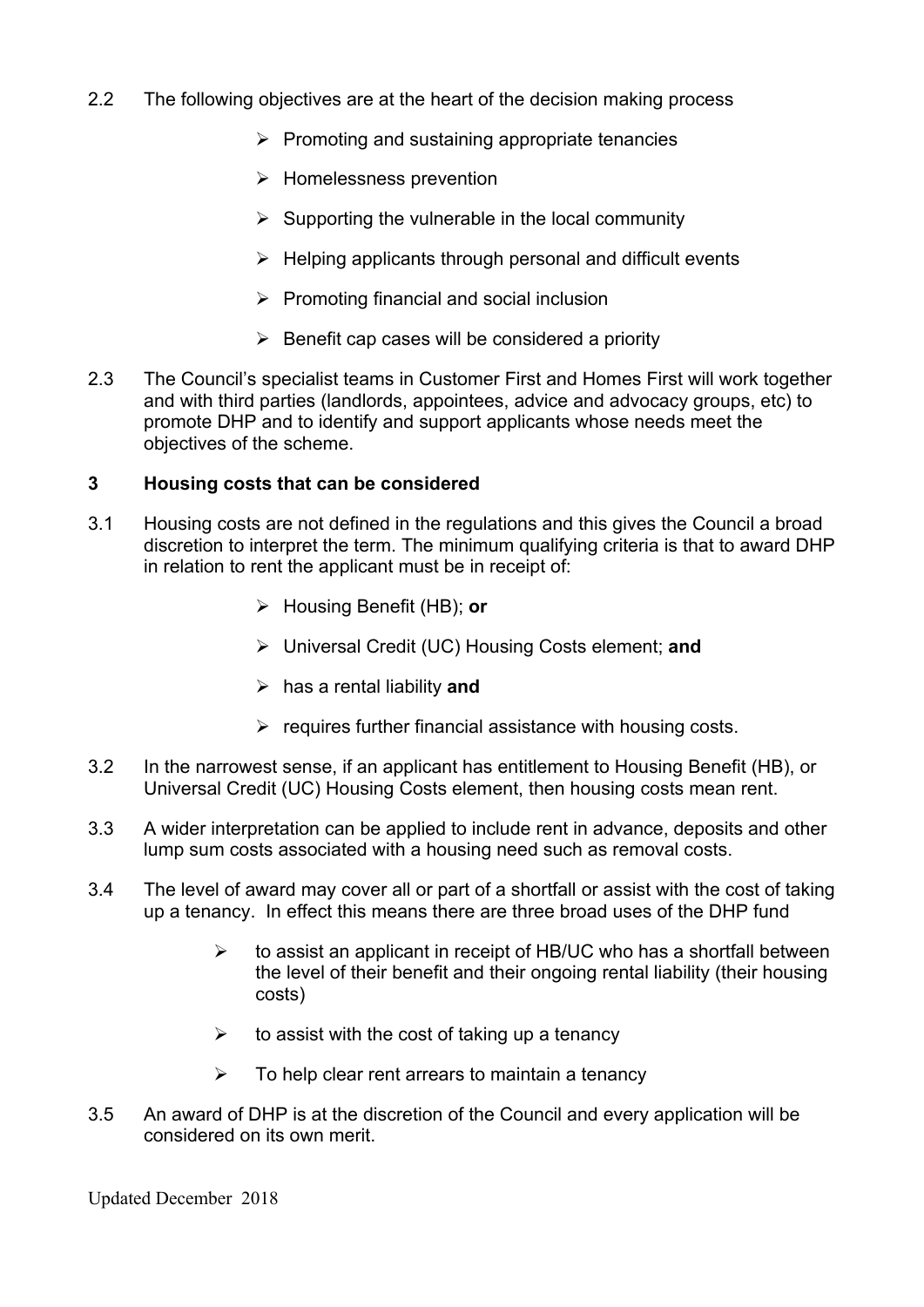- 3.6 Examples of housing circumstances that might be considered for an award of DHP are:
	- Local Housing Allowance reforms
	- $\triangleright$  Social size criteria
	- $\triangleright$  The Housing Benefit cap.
	- $\triangleright$  Other cases whose circumstances merit an award

#### **4 Factors we may take into account.**

- 4.1 Some of the factors that may be taken into account when deciding on the eligibility for Discretionary Housing Payments are:
	- $\triangleright$  The level of the shortfall between HB/UC and housing costs.
	- $\triangleright$  Whether there is a genuine risk of eviction because of the shortfall.
	- $\triangleright$  What steps the applicant has taken to alleviate the problem.
	- $\triangleright$  Is there a guarantor for the rent
	- $\triangleright$  Whether the Landlord has insurance to cover rent arrears
	- $\triangleright$  Whether more affordable accommodation is available which the applicant could move to.
	- $\triangleright$  Whether the applicant, or anyone in the household, suffers from a health condition, illness or disability, which means their choice of housing is restricted either temporarily or permanently
	- $\triangleright$  If the applicant has other debts to pay, which make meeting the shortfall more difficult. Discretionary Housing Payments are not to be provided to pay off other debts.
	- $\triangleright$  If the applicant has debts, have they taken advice on how to manage these effectively.
	- $\triangleright$  If the applicant or anyone in their household, has any exceptional expenses which make it harder than normal for them to meet the shortfall (e.g. frequent travel to hospital).
	- $\triangleright$  If there has been a recent change of circumstances, which makes it more difficult to meet the shortfall.
	- $\triangleright$  Could the applicant reduce other expenditure so that they can meet the shortfall?
	- $\triangleright$  The applicant's rent has been increased during a benefit period which cannot be allowed because of the eligible rent rules.
	- $\triangleright$  Is the claimant or member of their household fleeing domestic violence
	- $\triangleright$  The extent of the shortfall between rent and Housing Benefit/UC, including whether the claimant has any capital or disregarded income which can be used to meet it, or whether anyone else is able and willing to help to meet it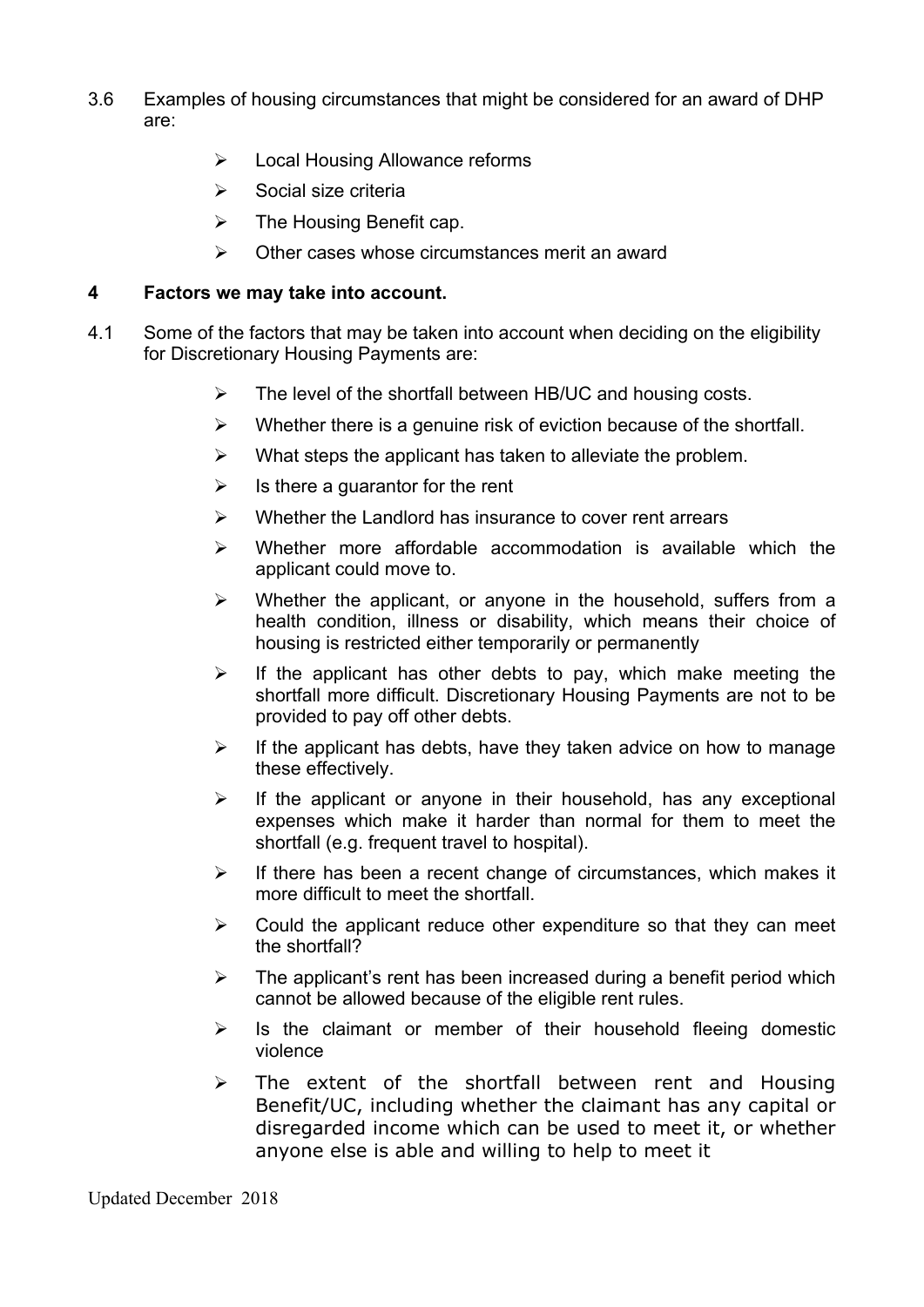### **5. Making an application**

- 5.1 Regulations require that an application has to be made for a DHP and that the Council must act consistently.
- 5.2 Applications will only be accepted in writing (email or letter on the prescribed form).
- 5.3 The person who applies for a DHP will be the person entitled to HB/UC or someone acting on behalf of the person concerned, such as an appointee or a landlord, if it is reasonable to do so. The application must be signed by the claimant or the appointee.
- 5.4 Only a Council can accept applications for DHPs. Our policy is that DHPs are administered by a Specialist Officer to ensure consistency of decision making and to facilitate payment alongside the existing HB/UC scheme.
- 5.5 An applicant can make a new application at the end of an award but there is no automatic extension of awards. The new award will be considered on its own merits

#### **6 Assessing an application**

- 6.1 Decisions may be made collaboratively between Customer First and Homes first staff. This ensures that due consideration is given to the impact of the decision on issues of homelessness and sustainable housing.
- 6.2 If the application is for a payment to cover rent arrears the Local Authority may take into account whether there is a guarantor or if the landlord has insurance that includes cover for unpaid rent.

#### **7 Limits on the size of an award**

7.1 Regulations place a limit on the DHP award so that it does not exceed the weekly eligible rent on the applicant's home. The limit only applies where the award is calculated as a weekly sum, for example, to meet a shortfall.

#### **8 Duration of a DHP award**

- 8.1 The length of time over which a DHP is awarded is discretionary. In most cases payments will not extend beyond the end of the financial year in which an application is made. The length of time is determined on a case by case basis.
- 8.2 A DHP award is not intended to be an ongoing payment. It is designed to assist on a short term basis to provide applicants with an opportunity to address their housing situation.
- 8.3 The Council can use DHPs for a rent deposit or rent in advance for a property that the applicant is yet to move into if they are already entitled to HB/UC Housing Element for their present home. If the applicant is moving in to the Local Authority area consideration will be given as to whether an application has been made to the previous authority for a Discretionary Housing Payment for rent in advance.

8.4 There are no rules on backdating other than the duty to act consistently.